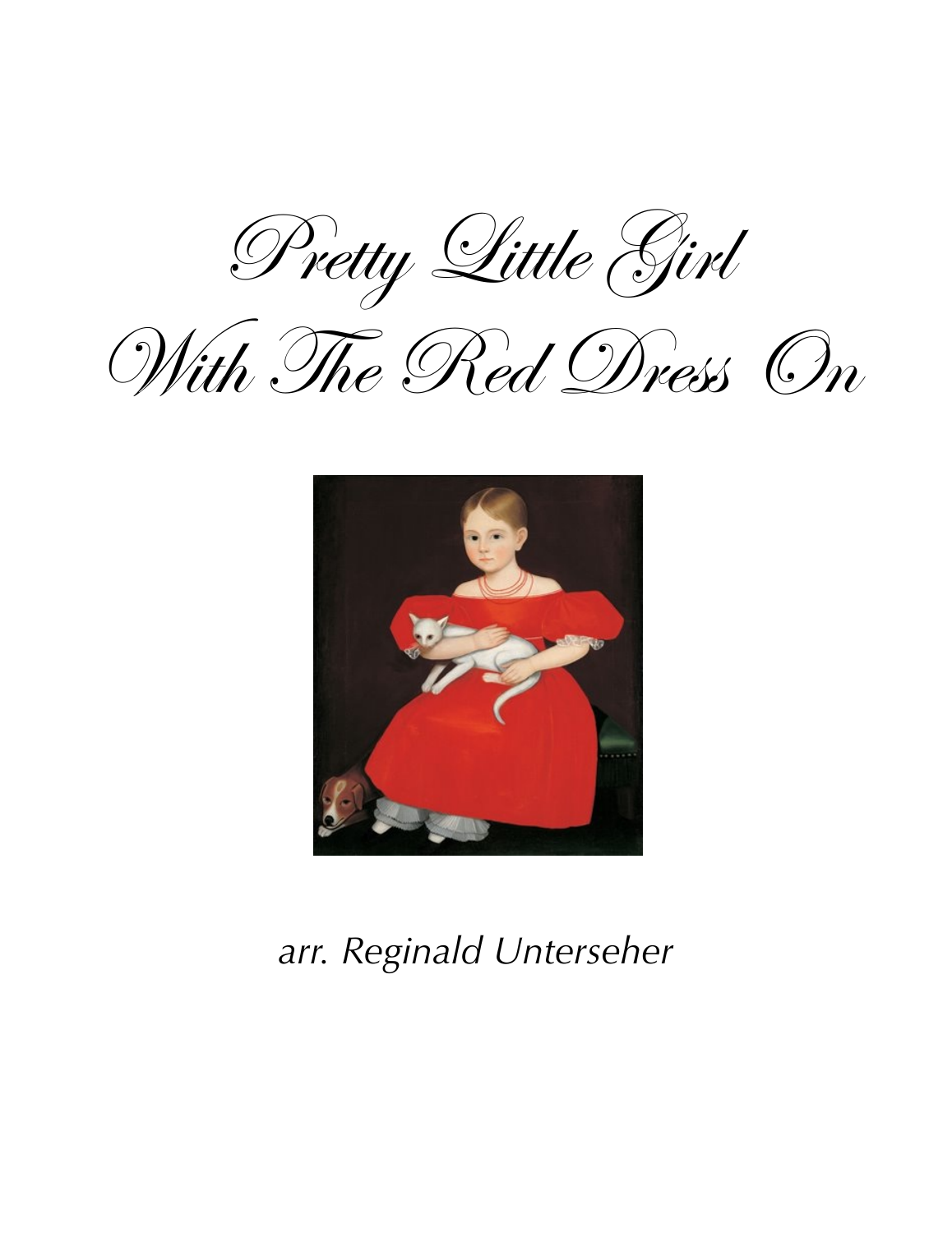## About the cover

Girl ina Red Dress

c. 1835 Oil on canvas

Ammi Phillips Born: 1788, Colebrook, Connecticut, United States of America Died: 1865, Curtisville (now Interlaken), Massachusetts, United States of AmericaAmmi Phillips Born: 1788, Colebrook, Connecticut, United States of America Died: 1865, Curtisville (now Interlaken), Massachusetts, United States of America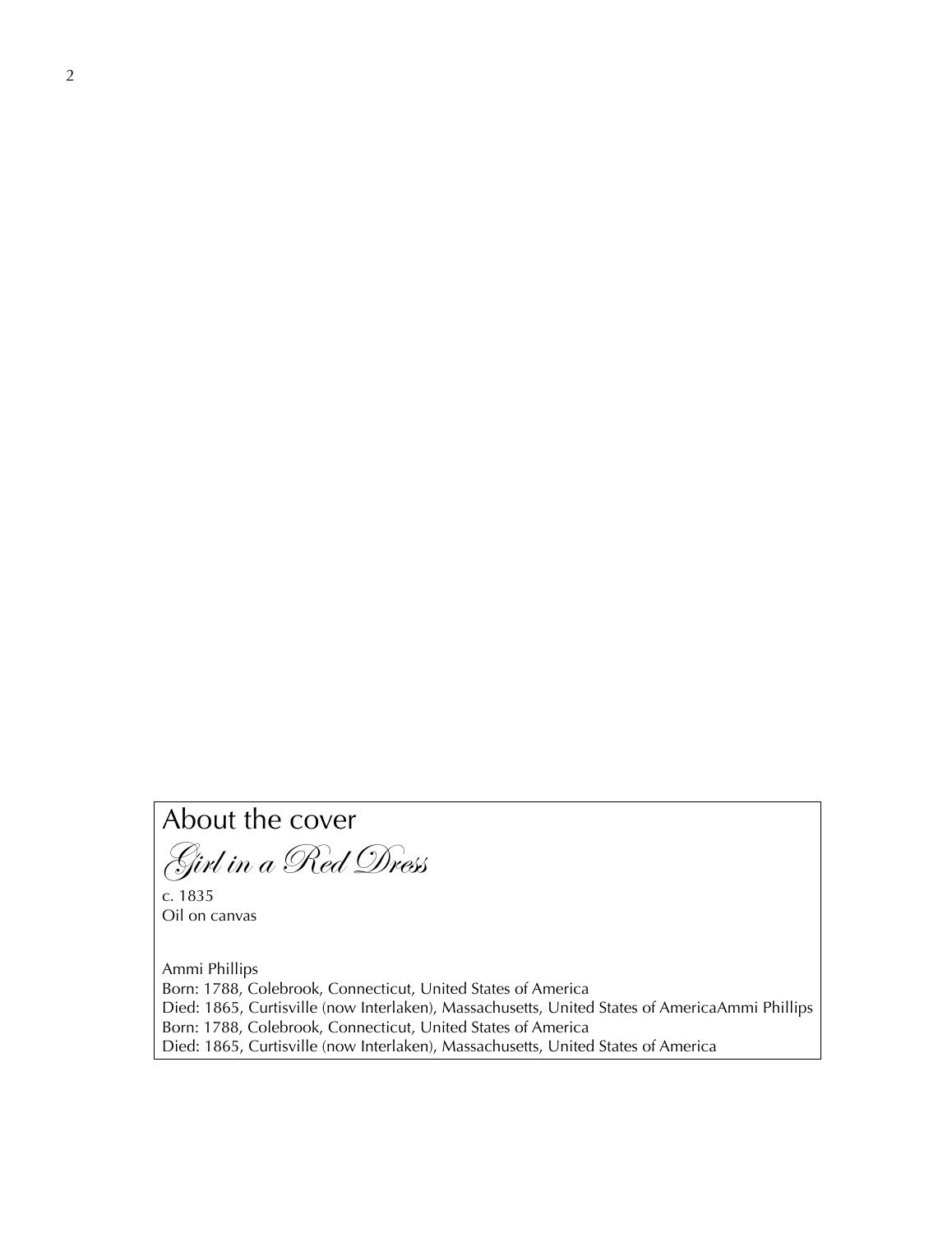Melody and words loosely adapted from Archouy and words loose y adapted room<br>the song also known as "Po' Howard"<br>Archive of American Folklore, collected<br>by John A. Lomax, as sung by Leadbelly.

*for Faith and Joy*

Pretty Little Girl With The Red Dress On

*Two-Part Treble voices with piano*

 $\epsilon$  = 66 molto *rubato* 

American Folk Song arr. Reginald Unterseher *<sup>31</sup> January <sup>2002</sup>*





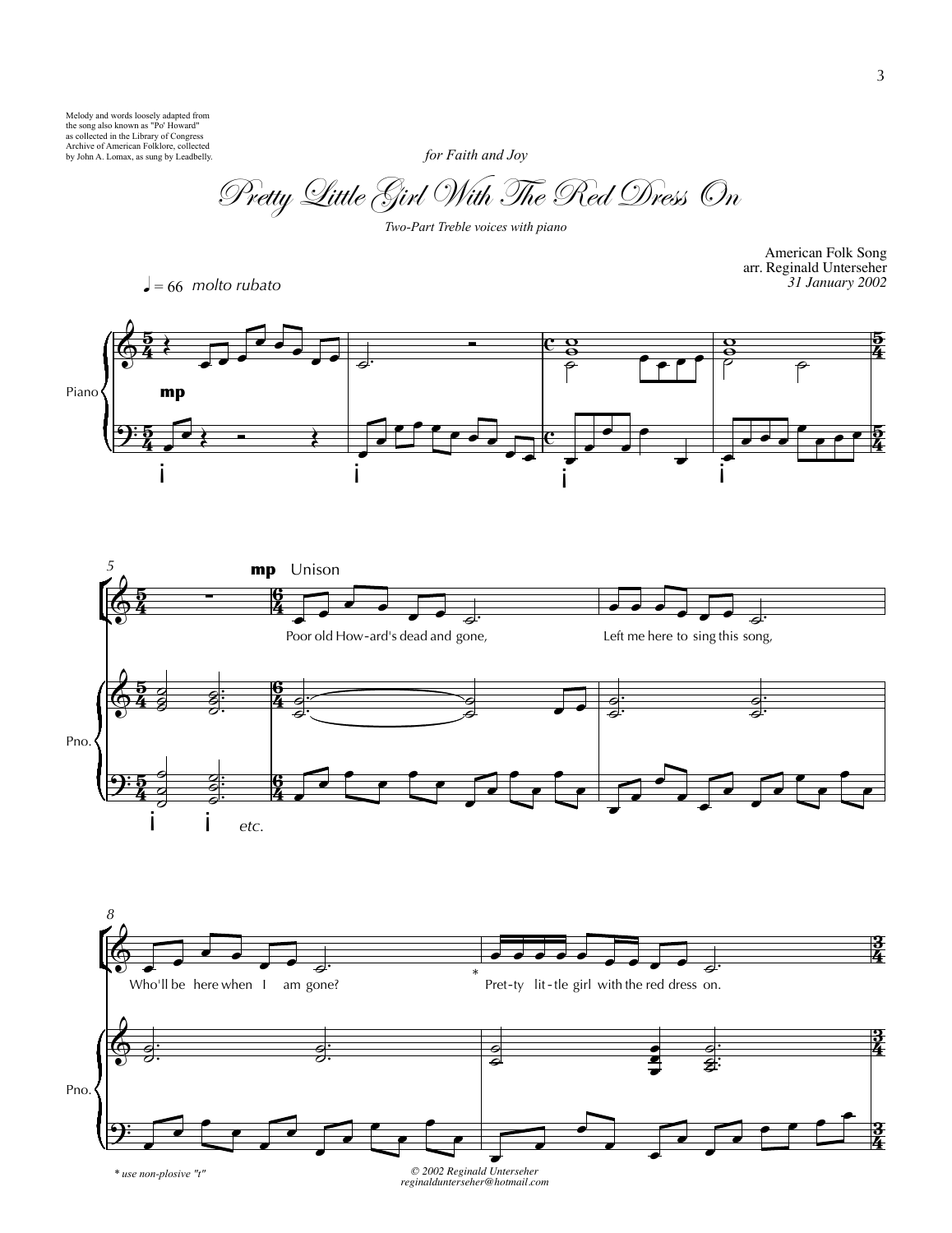

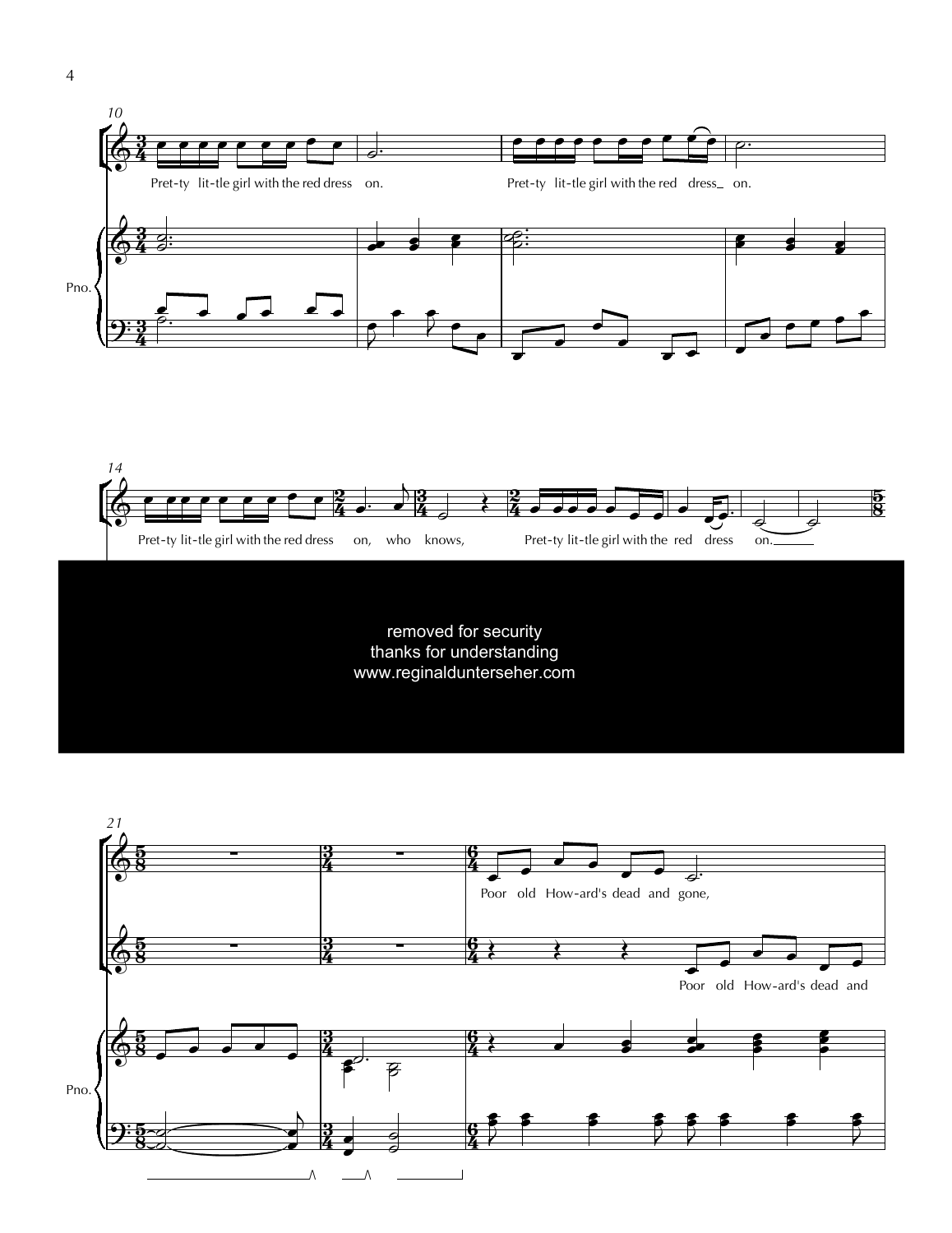